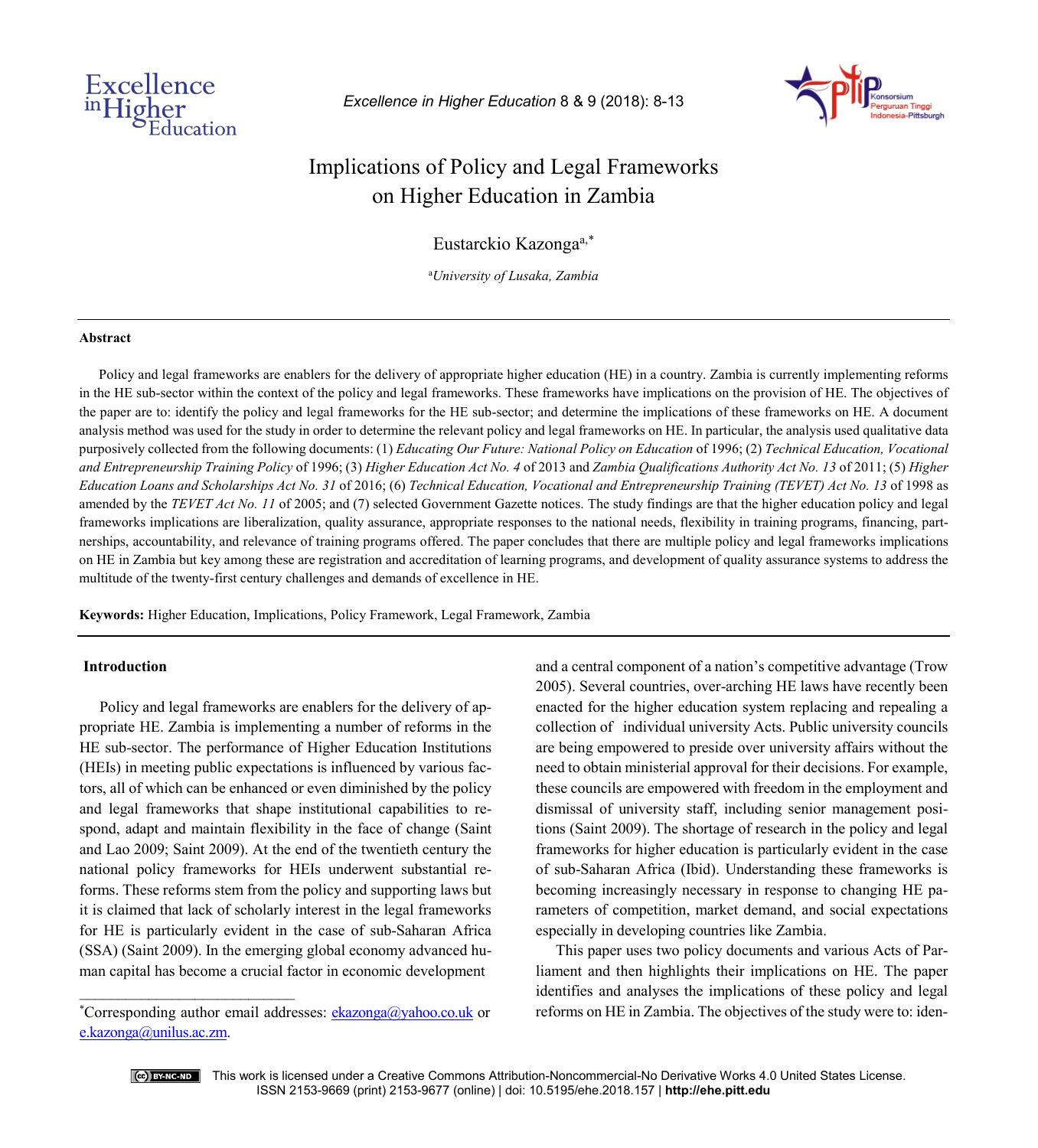tify the policy and legal frameworks for the HE sub-sector; and determine the implications of these frameworks on higher education institutions (HEIs).

Based on the *Higher Education Act No. 4* of 2013, the concept of "higher education" as used in this paper means tertiary education leading to the qualification of a diploma, bachelor's degree, master's degree, or doctorate degree; and HEIs are those that provide higher education on a full-time, part-time, or distance learning basis.

Policies and supporting legislation are important facilitators for the provision of HE. Like any other product and service, HE in Zambia is supported and regulated by policies and laws. The HE specific policy and legal frameworks are detailed in the next two sections.

## **Education Policy and Technical Education, Vocational and Entrepreneurship Training (TEVET) Policy**

These are the two major policy framework documents on HE in Zambia (i.e., Chapter 10 in the 1996 *Education Policy* and the 1996 *Technical Education, Vocational and Entrepreneurship Training (TEVET) Policy*. On the basis of these policy documents, reforms are currently being implemented in the sub-sector. There are 13 provisions in the policy documents and their implications are briefly discussed below.

#### *Government's Commitment*

Government strongly reaffirms the important role education plays in human capital development as the basis of all other development. It will act, therefore, as the overseer for enhancing the contribution of education and training to economic development and improved social cohesion. This entails that government is committed to human resource development through the provision of HE and training. HEIs are, therefore, expected to take advantage of this commitment to develop the necessary human capital for innovation and wealth creation.

## *Liberalization*

The liberalization of educational provision entails major fundamental changes in institutional setups in HE. This policy measure has resulted in multiplicity of HEIs. Under a liberalized educational system, the right of private organizations, individuals, religious bodies, and local communities to establish and control their own HEIs is recognized and welcomed. Liberalization of educational provision allows those with resources to establish such institutions and to run them in accordance with their own principles but within the overall government policy and legal frameworks. Therefore, the private sector is being encouraged to participate in the provision of HE in the country as long as they meet the minimum set standards by the regulators such as the Higher Education Authority (HEA) and Zambia Qualifications Framework (ZAQA). In this way, liberalization will contribute to the expansion of educational opportunities while protecting the right of parents to send their children to HEIs of their own choice, be they public or private.

## *Quality*

The policy provides for all learners to be facilitated in the attainment of the highest standards of learning through teaching of excellent quality learning programs. Quality is expected to be brought about by maximizing the efforts of all those responsible for the education of learners and by coordinating all the structures of the system so that centers of HE, are places where effective teaching, learning and research take place and where the highest standards of achievement, in accordance with ability, are obtained by every student. This policy provision implies that there is need for greater emphasis on internal quality assurance and the encouragement of an institutional "Quality Culture" (Bogue 1998). HEIs are, therefore, required to develop their own internal quality assurance systems for provision of quality HE.

## *Financing*

The policy on financing of higher education is that it will be on a shared basis between the Government, the institutions themselves, and students. The policy provides for the government to support students in HEIs in the form of loans that will be recovered during the students' subsequent working life. Students from all HEIs, both public and private would be eligible to apply for the loans. This provision has given birth to the Higher Education Loans and Scholarships Board as created by the *Higher Education Loans and Scholarships Act No. 31* of 2016. This further implies that HEIs need to develop strategies for widening their financial resource base and diversifying their sources of revenue.

The policy makes a provision for financing of education and training to ensure that all institutions and persons providing TEVET whether formal or informal training have equal access to training funds provided that they deliver training in an acceptable manner. This implies that TEVET institutions can provide formal or informal training but they need to meet the minimum standards set by the regulator—TEVETA.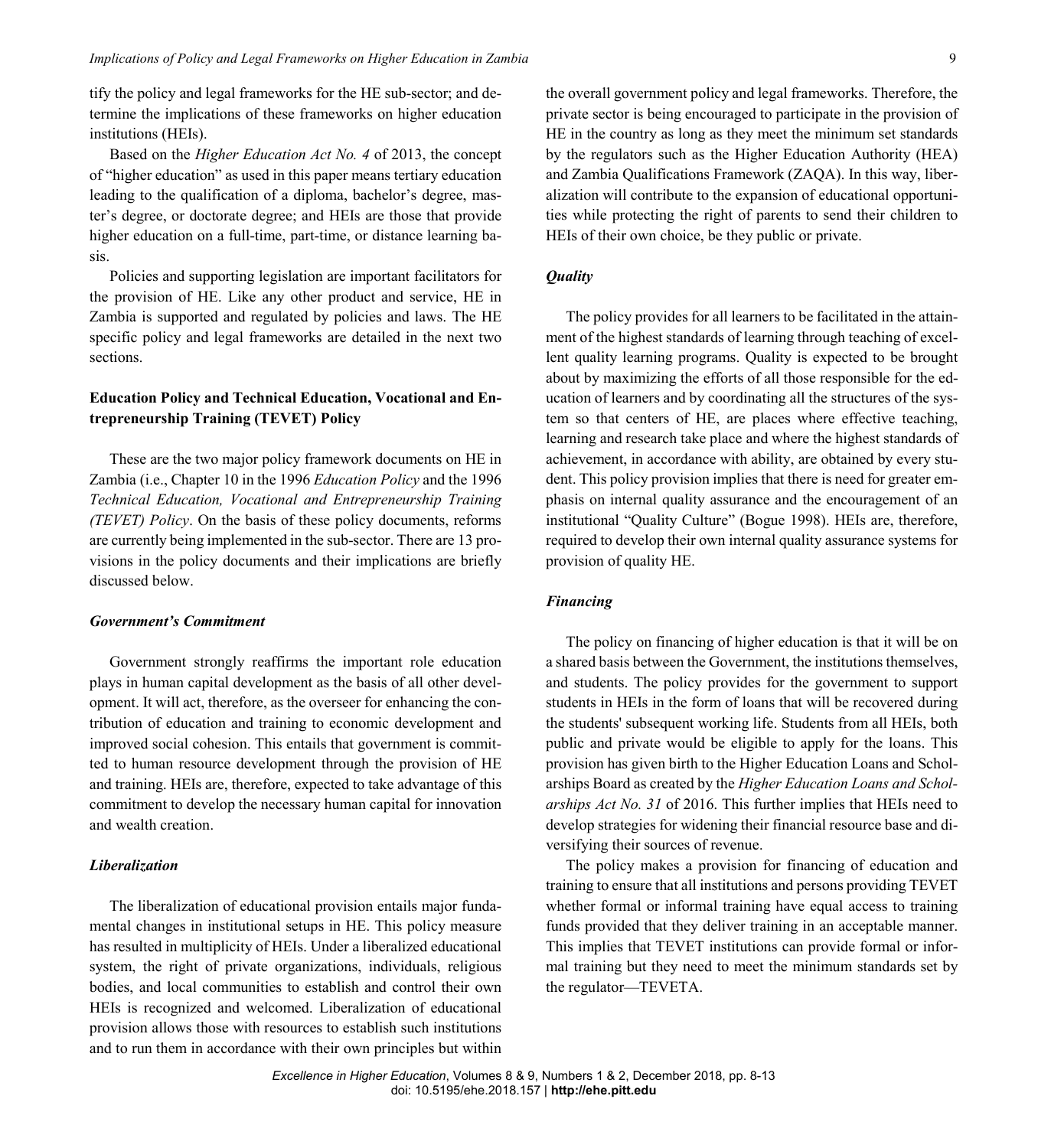#### *Partnerships*

Building on the principle of liberalization and on the creation of an enabling environment, the Zambian Government has committed itself to the policy that encourages and strengthens partnerships in HE development. This policy provision implies that public HEIs can enter into public-private partnerships (PPPs) when and if necessary. An HEI may enter into a PPP in accordance with the *Public-Private Partnership Act No. 14* of 2009 (*Educating Our Future: National Policy on Education* of 1996).

#### *Accountability*

The policy acknowledges that there are many legitimate competing demands for resources in the country. The amount of money available for HE is limited. To ensure the best possible use of available resources and to allow for full public accountability, the Government has committed itself to ensuring that effective systems are in place at national, provincial, district, and institutional levels for evaluating the effectiveness and efficiency with which resources are used.

The policy demand for accountability is a clear assignment of responsibility for efficient use of resources to produce results and the mechanisms whereby this performance can be monitored (Saint and Lao 2009; Saint 2009). On balance, accountability mechanisms constitute feedback loops that enable decision makers at various levels of the HE system to receive information regarding its performance so that appropriate adjustments can be made in a timely manner. From this perspective, accountability mechanisms are a critical aspect of institutional responsiveness, and they are therefore included within the scope of institutional assessments/audits (Saint 2009).

The public HEIs are major recipients of government funds. Parliament every year appropriates public financial resources to these institutions in the national budget. The policy demands financial righteousness. The policy proposes a statutory requirement that the universities submit annual audited financial statements to the Minister of Higher Education for laying before Parliament. It is clear that proper financial accounting, however, does not automatically ensure that funds are being used effectively or that quality of HE is being protected. This implies that HEIs need to develop procedures and mechanisms for evaluating their activities. As semi- autonomous institutions, it is the responsibility and right of the HEIs themselves to establish these mechanisms, identify their own performance indicators, and conduct their own self-audits in the public accountability systems.

#### *Response to National Needs*

The policy indicates that if HEIs are to respond to national needs, they must know what those needs are. This implies that regular labor market surveys should be conducted in order to respond to these national needs. The implication of the policy is that for HEIs to be responsive to the needs of change-driven societies, they must be cognizant of "fitness for purpose" of their outputs (Varghese 2008).

## *Relevance of Programs*

The relevance of training and programs should be ensured by extensive interaction between the HEIs and various sectors of the economy. This can be achieved by HEIs through linkages with the industry. These linkages can be established through interactions with professional bodies. For example, direct involvement in the institutions' activities by bodies such as the Employers' Federation, Zambia Association of Chambers of Commerce and Industry, government ministries and other organizations. These can assist in ensuring that the learning programs offered respond to the needs of the labor market.

#### *Program Flexibility*

The policy demands learning program flexibility, both in terms of the curriculum and delivery. The speed with which knowledge technological changes are taking place requires regular curriculum review in order to avoid preparing students for the past and not for the future. The concept of flexibility also implies flexible mode of delivery such as part-time and distance learning.

## *Quality of Higher Education*

Quality is demanded in the provision of higher education. This demand implies that institutions must ensure that standards prescribed by regulators are strictly followed. Some of these standards are on the qualifications and experience of teaching staff, adequacy of physical facilities for learning, sufficiency of consumables, quality of libraries, laboratories and workshops as they have an impact on the quality of graduates from the HEIs. This provision implies that quality provision of HE, as guided by the regulators (Higher Education Authority [HEA], Zambia Qualifications Authority [ZAQA], and professional bodies] and the labor market, should be the point of focus for HEIs.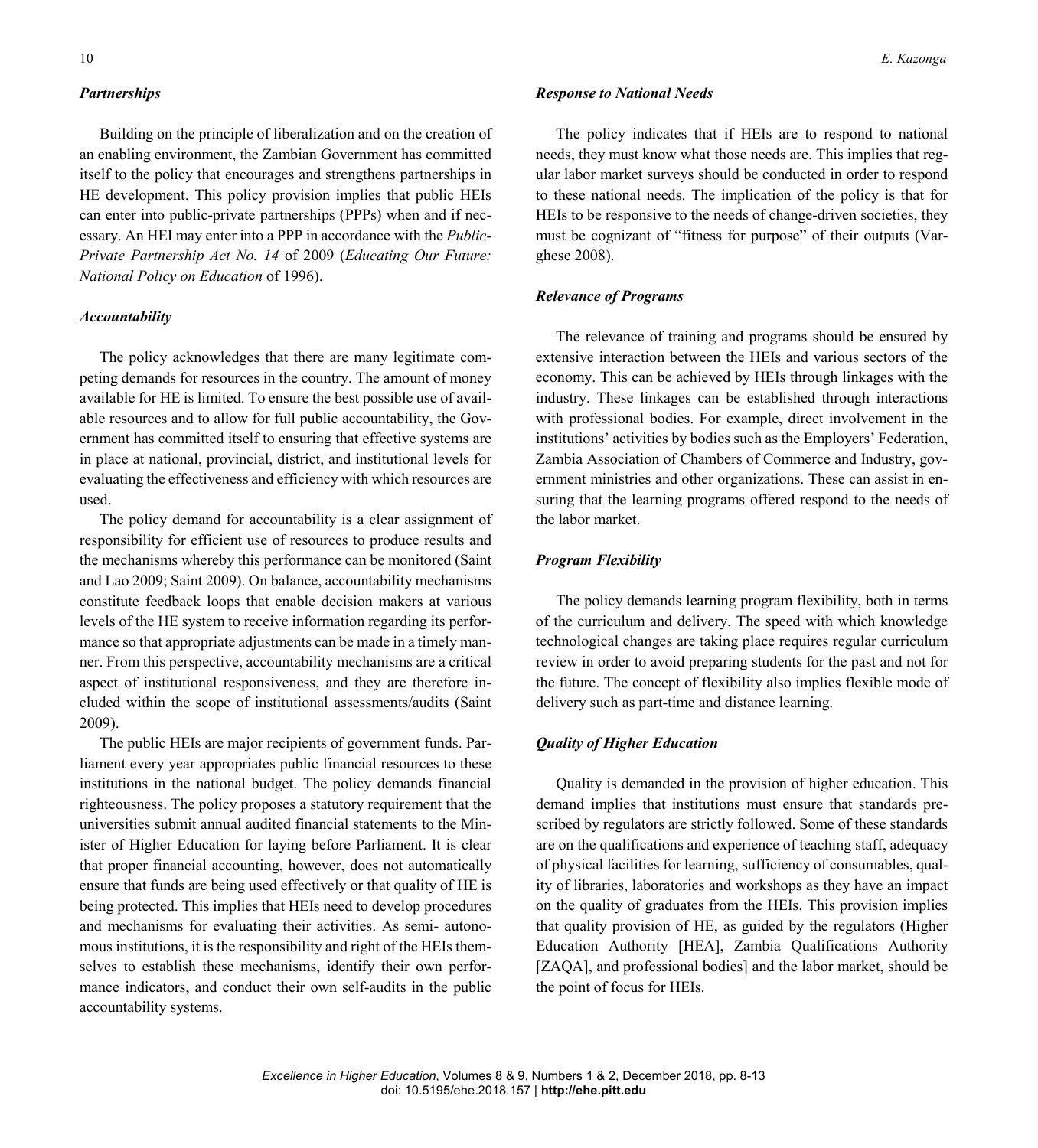#### *Establishment of the HEA*

The policy recognizes that the provision of higher education in the country is diverse as compounded by the multiplicity HE providers. The programs offered differ in scope, depth, and duration. The government proposed the establishment of the HEA, which has now been done. The implication of the establishment of the HEA is that coordination and regulation of all higher education will be achieved. Furthermore, the Government has now a body to advise it on the HE policy in the country.

## *Entrepreneurship Development, Self-Employment and the Informal Sector*

The Technical Education, Vocational and Entrepreneurship Training (TEVET) Policy emphasizes on entrepreneurship development, self-employment, and the informal sector. The policy covers training being conducted at all levels in both the formal and informal sectors. This implies incorporation of entrepreneurship in all TEVET programs offered and also provision of informal sector training. Skills and knowledge acquired in both formal and informal sectors are supposed to be appropriately recognized in the TEVET system.

## *Coverage of All Types of Training*

The TEVET policy recognizes different categories of people in our society who are most likely to benefit the country from this training such as: (1) school leavers (i.e., Grade 7, Grade 9, and Grade 12); (2) employees in the formal sector; (3) entrepreneurs, both in the formal and informal sector; (4) the unemployed and underemployed including employees in the informal sector; (5) women; and (6) retrenchees.

The implications of this policy provision are that TEVET institutions are expected to ensure flexibility in their provision of training to take into account various categories of trainees. These can include flexible entry requirements and provision of different modes of training. It is imperative, therefore, that TEVET is designed to satisfy the demands of the labor market. There is therefore need to match the supply of skilled manpower and the demand of the labor market. In order for this to be done, this implies that the TEVET system should be designed in such a way that it is highly responsive to the demands of the employment pattern in the economy. TEVETA is expected to enhance the capacities of the education and training systems to develop curricula that provide skills useful to the labor market and those which would enable such graduates to enter the productive sector.

## **The Legal Framework**

HE in Zambia is supported and regulated by a number of pieces of legislation, which include: *Zambia Qualifications Authority (ZAQA) Act No. 13* of 2011; *Higher Education Act No. 4* of 2013; *Higher Education Loans and Scholarships No. 31* of 2016; *Technical Education, Vocational and Entrepreneurship Training (TE-VET) Act No. 13* of 1998 as amended by the *TEVET Act No. 11* of 2005; and Government Gazette Notices.

## *ZAQA Act No. 13 of 2011*

The *Act* empowers ZAQA to develop and implement a National Qualifications Framework for the classification, accreditation, publication and articulation of quality-assured national qualifications. According to Clause 4 (1) the objectives of the Framework are to:

- create a single integrated national framework for learning achievements;
- facilitate access to, and mobility and progression within, education, training and career paths;
- enhance the quality of education and training; and
- promote education, training and employment opportunities.

The implication of this provision is that HEIs need to fully understand the concept of a national qualifications framework particularly qualifications levels and level descriptors are they are part of standards in higher education. This further implies that curriculum development and assessment of students must have reference to the qualification levels and descriptors. Through this tool there will be national recognition of the qualifications offered by individual HEIs. In response to the need for a national qualifications framework, the *ZAQA Gazette Notice No. 527* of 2016 dated 22 July 2016 in accordance with the provisions of the *Zambia Qualifications Act No. 13* of 2011, articulates the Zambia Qualifications Framework (ZQF) qualification levels, level descriptors, and qualification outcomes. The ZQF Level Descriptors describe outcomes that cover the great majority of existing qualifications. However, the framework has the flexibility to accommodate diversity and innovation, and to accommodate new qualifications as the need for them arises. Functional competence and standard duration of learning programs are also given. For example, Level 7 – Bachelor's degree will take 4-to-7 years, Level 8 – Postgraduate Diploma will take 1 year after Level 7, Level 9 – Master's degree will take 1.5-to-2 years after Level 7, and Level  $10$  – Doctorate will take at least 3 years.

The implications of the gazette notice are that qualifications offered by a HEI need to be standardized and nationally recognized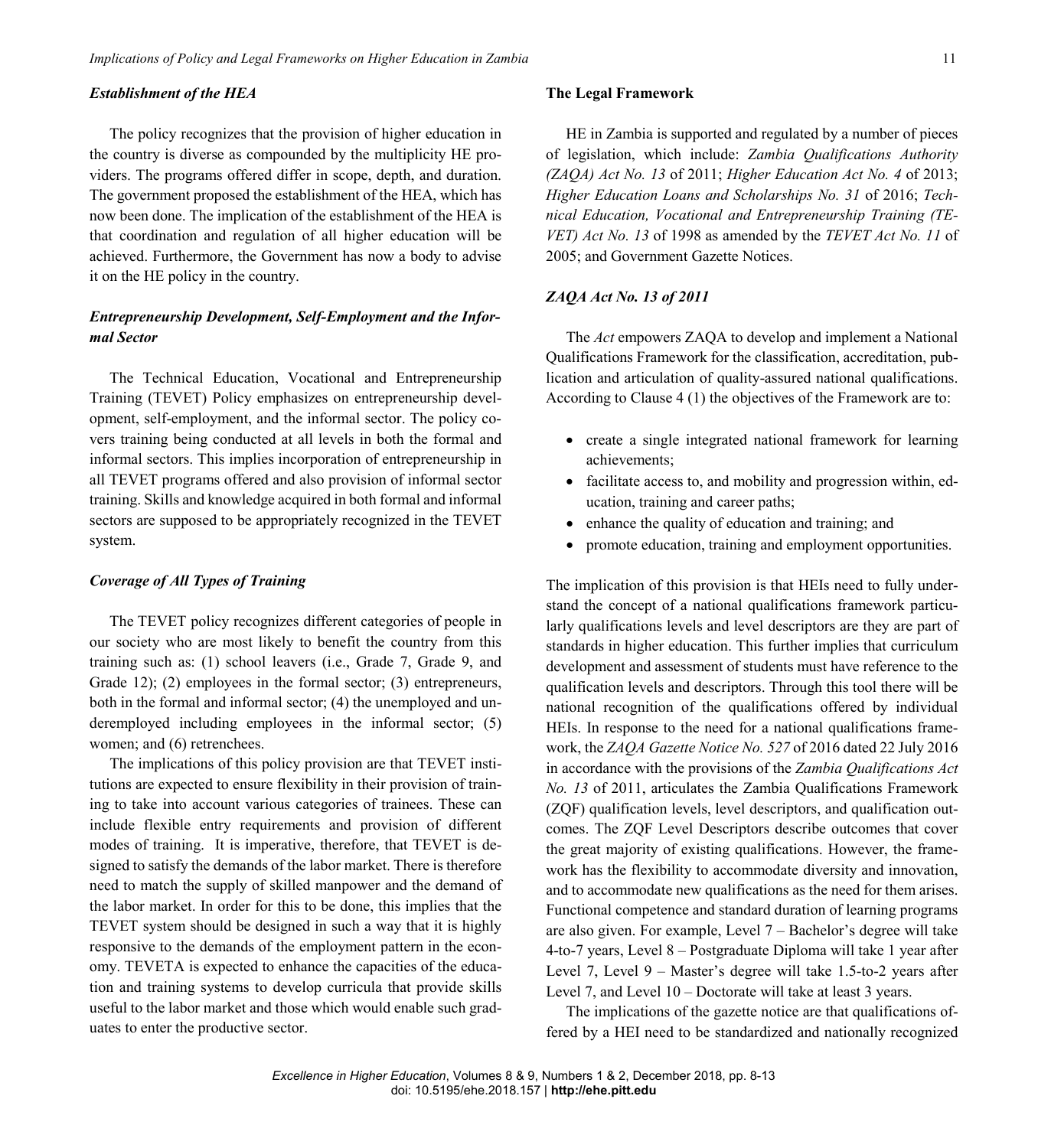and confirmed that they meet national standards. Therefore, it is necessary and imperative that training programs offered are accredited with the HEA and registered on the National Qualifications Framework (NQF) by ZAQA. Furthermore, the descriptors require that all higher education providers [both public and private] adhere to the published Level Descriptors in order to have their qualifications recognized by ZAQA. Level descriptors prescribe the learning outcomes of each qualification. The descriptors prescribed are competence-based and describe learning outcomes in terms of foundational, practical and reflexive competences for HEIs to implement.

#### *Higher Education Act No. 4 of 2013*

Among the functions of the Authority, Clause 6 of the Act provides for the (1) regulation of HEIs and coordination of the development of higher education; (2) promotion of quality assurance in higher education; (3) auditing of the quality assurance mechanisms of higher education; (4) restructuring and transforming HEIs and programs to be responsive to the human resource, economic and development needs of the country; (5) promotion of access of students to HEIs; and (6) designing and recommending an institutional quality assurance system for HEIs, and recommending to the Minister institutional quality assurance standards.

As a result of the liberalization of higher education, by April 2016, there were 19 registered private HEIs in the country. Fourteen of these were registered to provide both full time and open and distance learning delivery mode of learning. The implications of this are that all private HEIs must apply for registration with the HEA. Additionally, all HEIs (public and private) need to apply for accreditation of learning programs.

The HEA and the ZAQA are quality assurance bodies that will enhance of the quality of institutions and learning programs. Essentially, quality assurance systems aim to provide appropriate evidence to substantiate claims made about quality and so to enable key stakeholders to have confidence about the management of quality and the level of outcomes achieved in the HEIs. There is a general understanding that the aim is central to the culture and values of higher education and drives the motivation for continuous improvement (Dittrich 2014).

Clause 10 of the Act empowers the Authority, for purposes of ensuring compliance with the provisions of the Act, to establish an inspectorate unit of the Authority. In this regard an inspector may, for the purpose of enforcing the provisions of this Act, at any reasonable time, without prior notice, and on the authority of a warrant, enter any premises of a HEI that the inspector has reasonable grounds to believe is used by any person for the commission of an offence or contrary to the provisions of this Act. This implies that HEIs must strengthen their internal systems and to always be ready

for the inspectors to comply with the provisions of the Act. Inspection should be understood as part of the external quality assurance mechanism in higher education. The most important part is development and implementation of internal quality assurance systems. The external quality assurance system will take into account the effectiveness of the developed internal quality assurance system.

Financial accountability is addressed in the Act through Clause 9, which specifically demands that a Council of a public HEI shall, in respect of every financial year, prepare or cause to be prepared, estimates of the income and expenditure of the Council and shall submit the estimates to the Minister at least four months before the commencement of the financial year for scrutiny and consolidation into the Ministry's estimates, before submission to the Ministry responsible for finance for approval. Furthermore, a public HEI shall cause to be kept proper books of accounts and other records relating to its accounts within ninety days of the expiry of the financial year, submit to the Minister a report concerning its activities during the financial year. The report shall include audited statements of income and expenditure and a statement of affairs or balance sheet. A public HEI shall submit to the Minister a report concerning its activities during the financial year. In turn, the Minister shall lay it before the National Assembly. The implications of these provisions are that HEIs develop good record-keeping systems, adhering to timeframe in the submission of the annual reports and ensuring that final financial statements are audited.

#### *Higher Education Loans and Scholarships Act No. 31 of 2016*

As part of addressing the issue of financing of HE, the Act establishes the Higher Education Loans and Scholarships Board; establishes the Higher Education Loans and Scholarships Fund; provides for the granting, administration, investment, payment and recovery of loans; provides for the administration and granting of scholarships; and facilitates the mobilization of financial resources for loans and scholarships. Clause 21 specifies that a student is eligible for consideration for a loan if the student is admitted to, or registered as a student at, a HEI within Zambia for a course of at least one academic year's duration; and satisfies such other conditions as the Minister may prescribe by statutory instrument. The Act, therefore, implies that HEIs must fully understand the guidelines regarding loans and scholarships so that students can be guided and made aware of this provision being available on competitive basis.